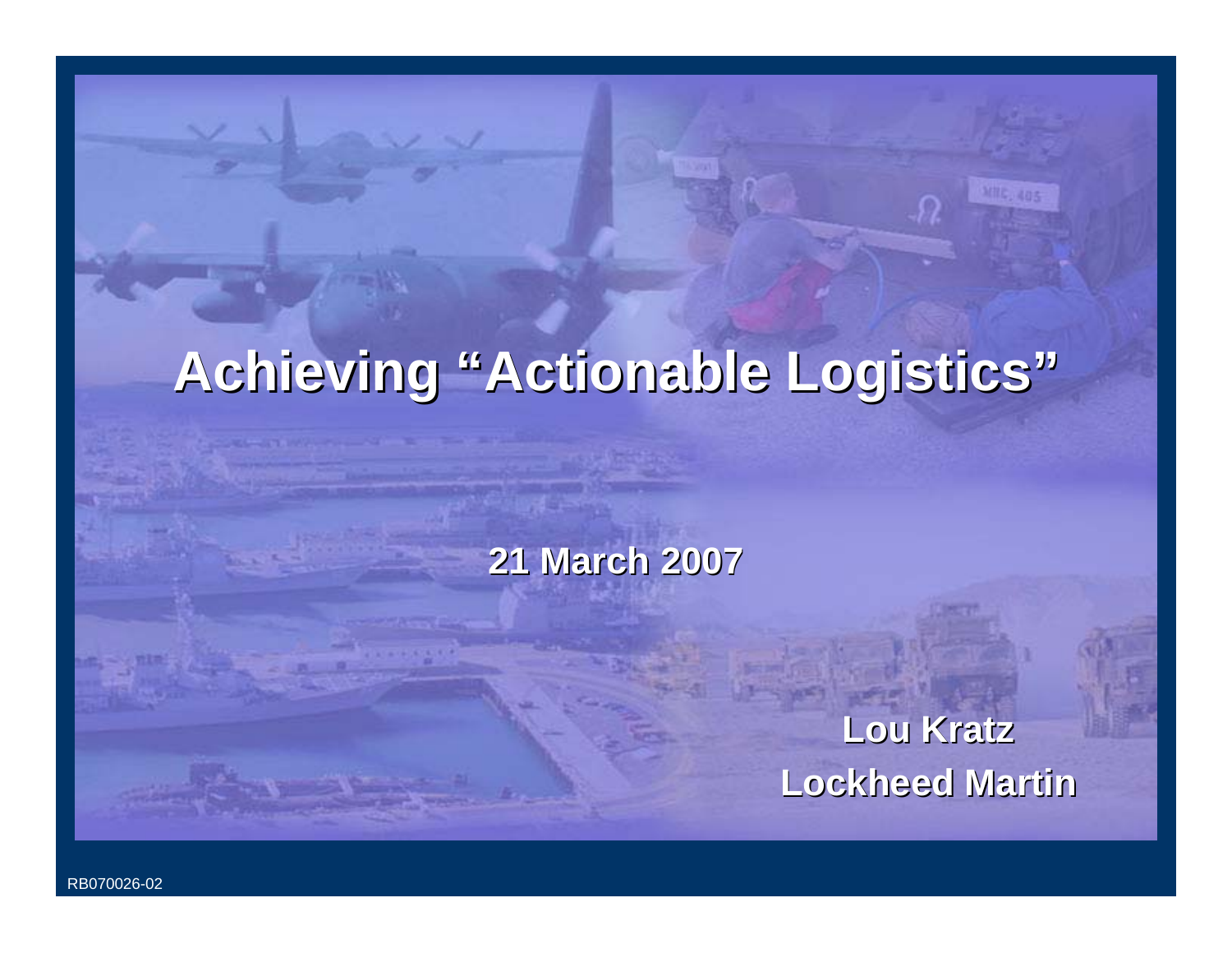# **"Actionable Logistics" Actionable Logistics"**

• **Measurable and accountable process owners Measurable and accountable process owners**

- $\bullet$ **End-to-End supply chain management End supply chain management**
- $\mathbb C$ **Comprehensive asset visibility / management Comprehensive asset visibility / management**
- $\mathbf C$  **Agile, responsive commercial base Agile, responsive commercial base**
	- **Integrated Command and Control Integrated Command and Control**

**Synchronized national, operational, and tactical level logistics to enable resilient operations to enable resilient operations**

 $\mathbf C$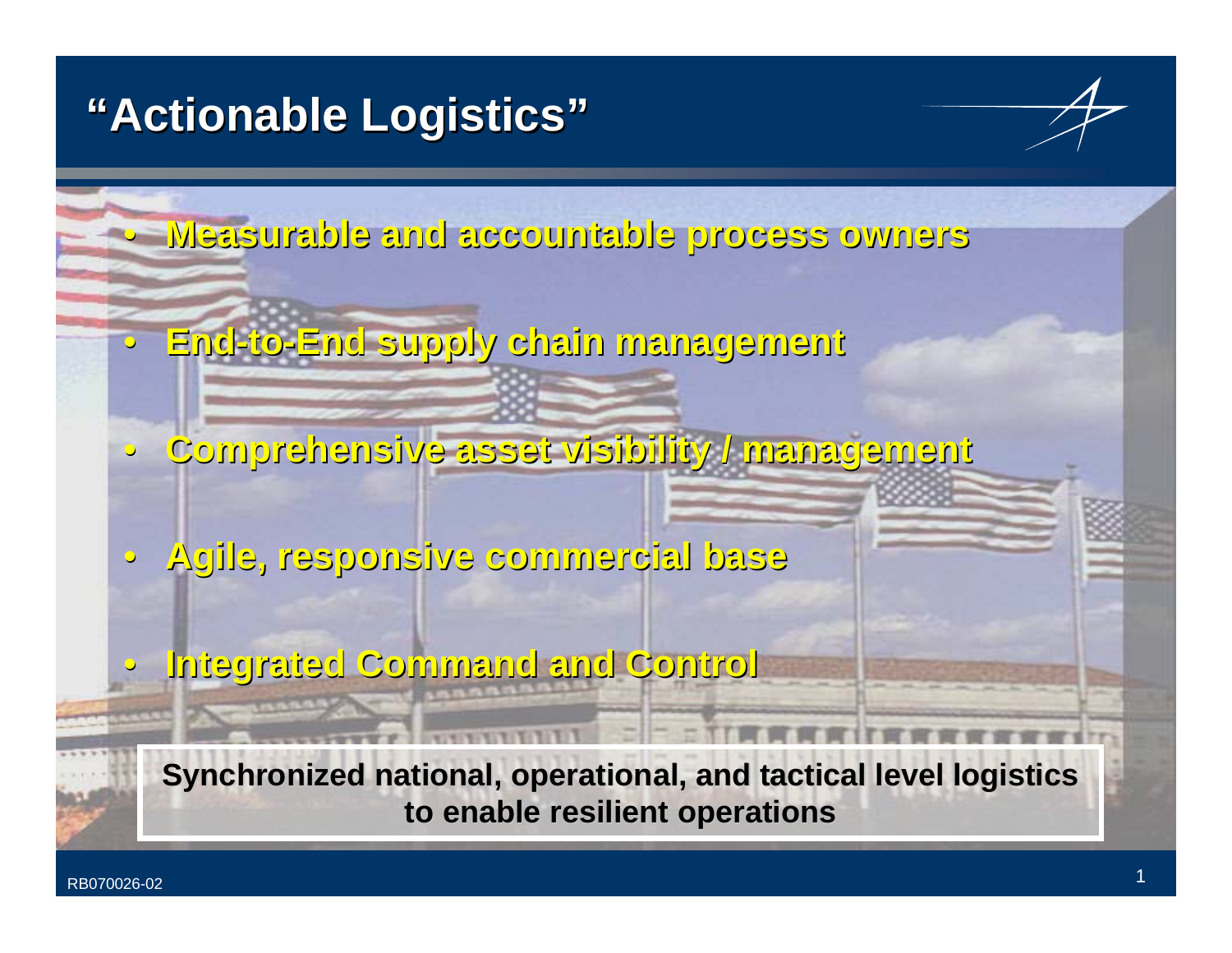# **Where Are We?**



• **5.2M+ stock numbers 5.2M+ stock numbers**

• **\$125B+ annual logistics costs \$125B+ annual logistics costs**

• **\$70B+ secondary inventory \$70B+ secondary inventory**

• **6,000+ contractors supporting weapon 6,000+ contractors supporting weapon systems systems**

• **Wide disparity in customer wait time Wide disparity in customer wait time**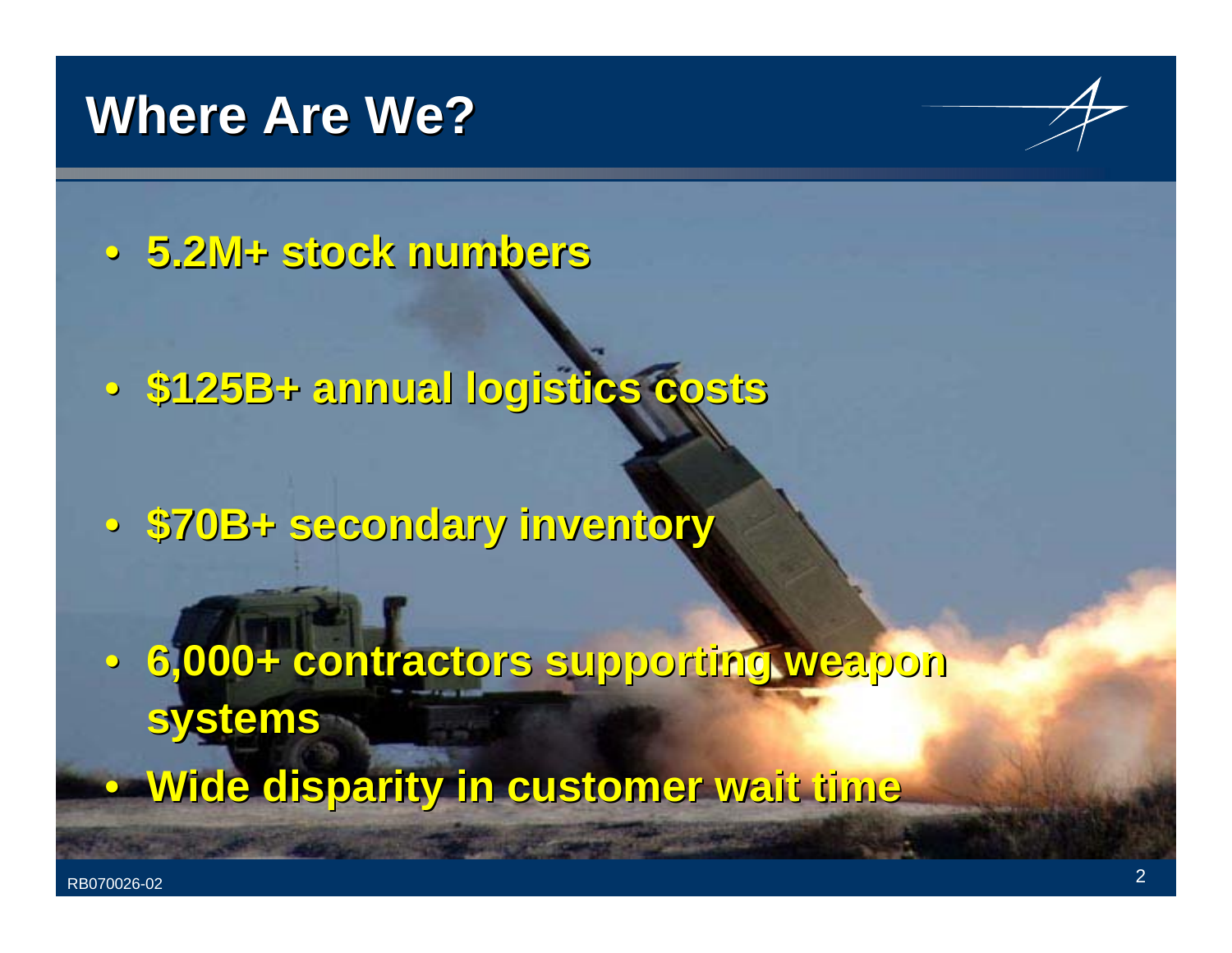# **Agile, Responsive Industrial Base Agile, Responsive Industrial Base**

**F-117**

# **IPV** • **Performance Performance-based logistics based logistics**

# **TADS/PNVS SRA - Letterkenny** • **Performance Driven Outcomes Performance Driven Outcomes**

# • **Partnering Partnering**

#### **UK-C130 Enabling command and control systems Enabling command and control systems** $\bigcirc$

**HIMARS**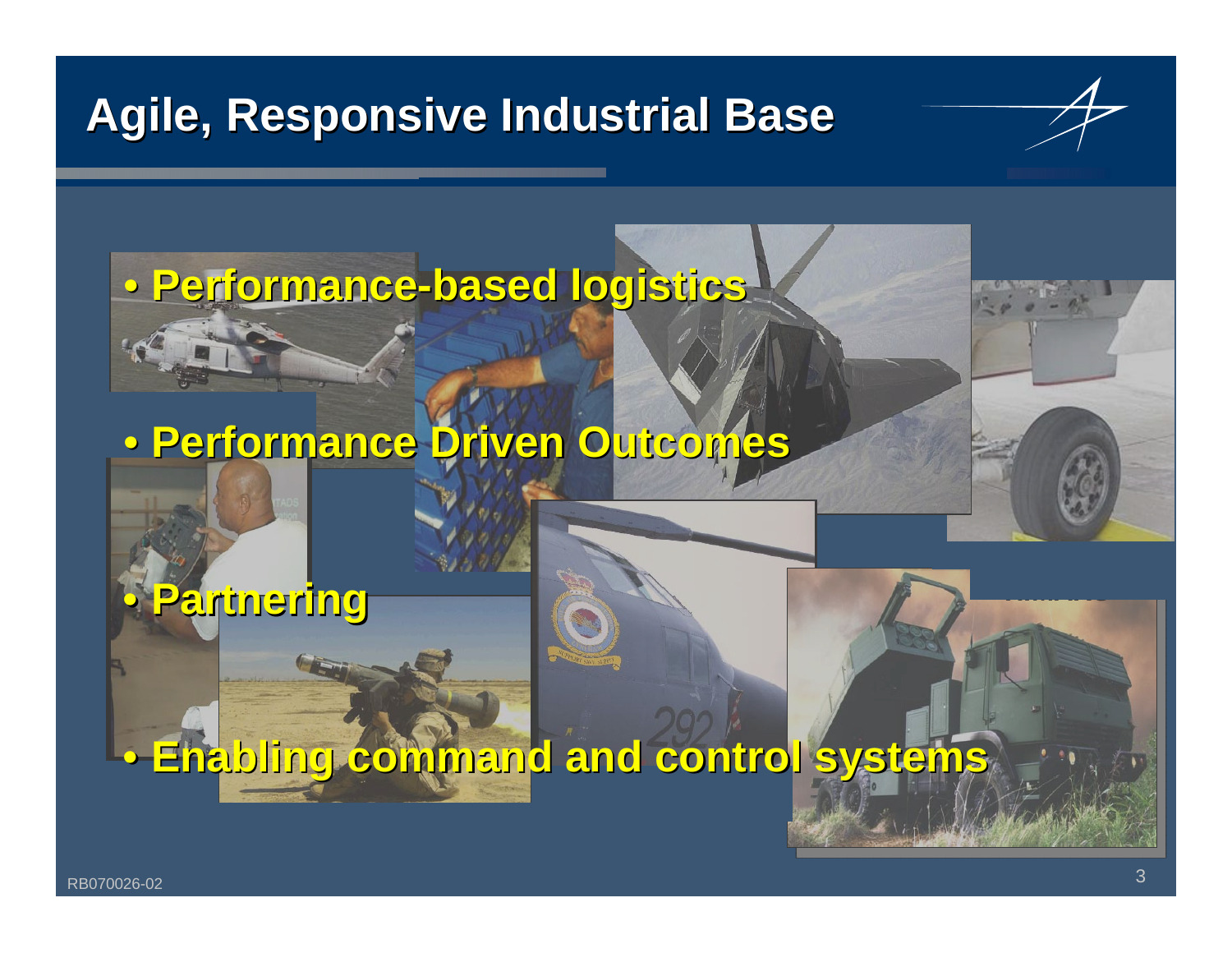#### **Recent DoD PBL Developments**

- **Re-emphasized commitment to PBL in QDR emphasized commitment to PBL in QDR**
- **Endorsed sustainment KPP and outcome Endorsed sustainment KPP and outcome metrics metrics**
- **Articulated end Articulated end-to-end value focus via end value focus via Performance Driven Outcomes Performance Driven Outcomes**
	- **Expanded "partnering" authorities to DLA Expanded "partnering" authorities to DLA**

#### **Time to take PBL to the next level Time to take PBL to the next level**

 $\bigcirc$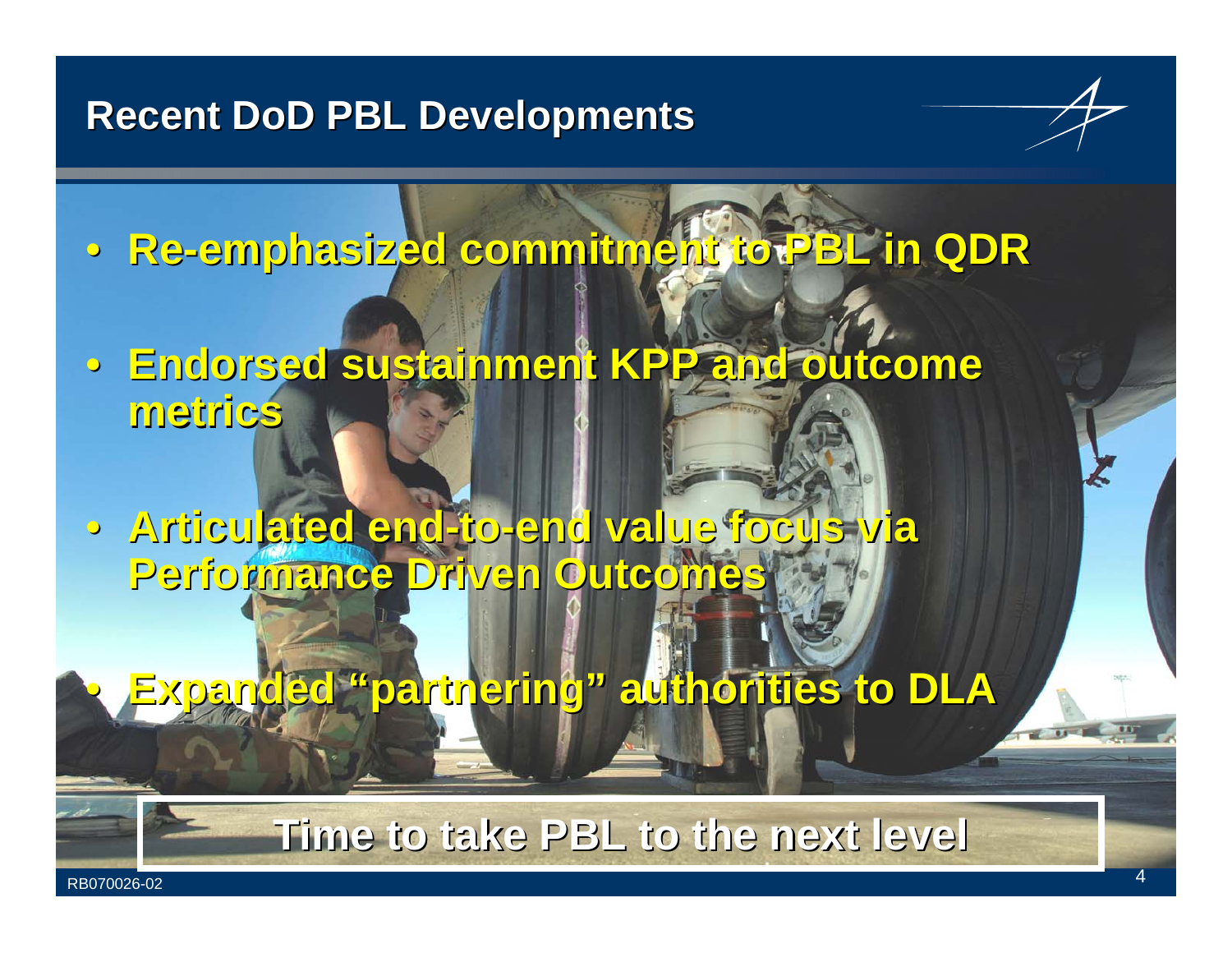### **Prior PBL Programs Prior PBL Programs**



**Successful in improving availability and reducing costs BUT platform BUT platform – (not capability) centric (not capability) centric**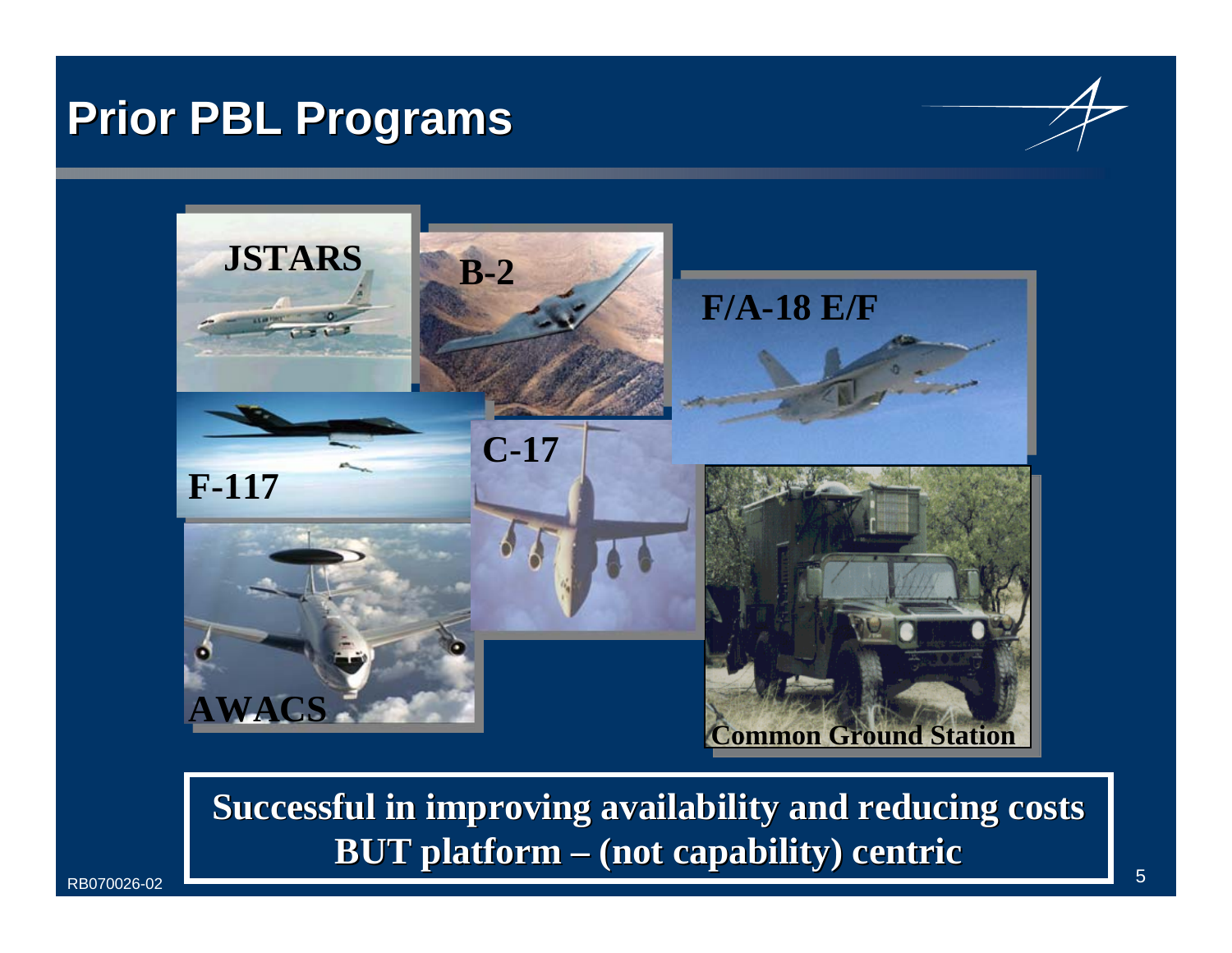

• **Long-term contractual agreement (5+5)** • **Long-term contractual agreement (5+5) term contractual agreement (5+5)**

• **Clear outcome-related performance metrics** • **Clear outcome Clear outcome-related performance metrics related performance metrics**

• **Contract payment linked to performance**  • **Contract payment linked to performance Contract payment linked to performance metricsmetrics metrics**

• **Limited number of distinct CLINs** • **Limited number of distinct Limited number of distinct CLINs**

• **Strong partnership with Government**  • **Strong partnership with Government Strong partnership with Government providers providers providers**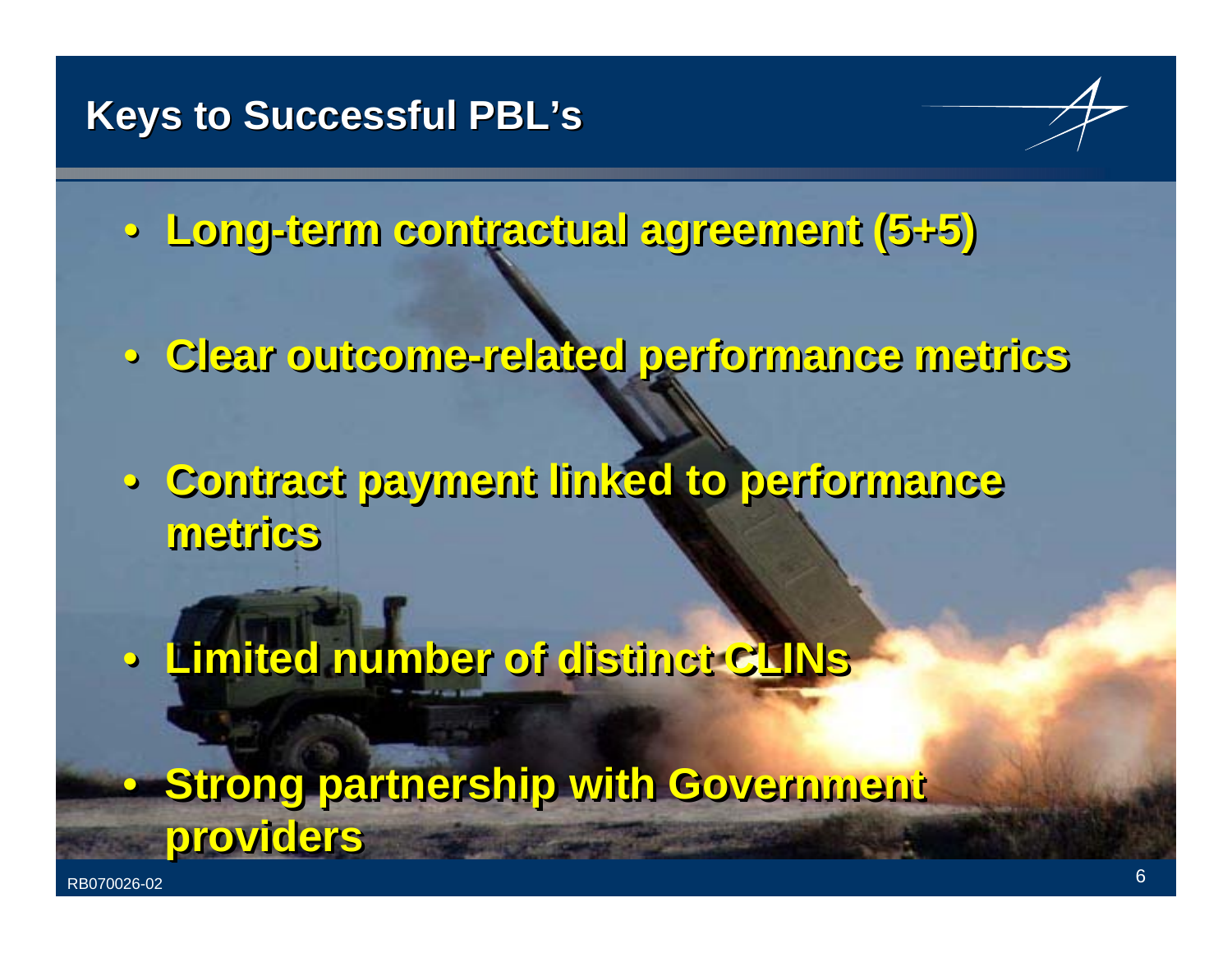# **Performance Driven Outcomes Performance Driven Outcomes**





**planned outxomes by establishing authority, assigning responsibilities and applying optimized processes and resources**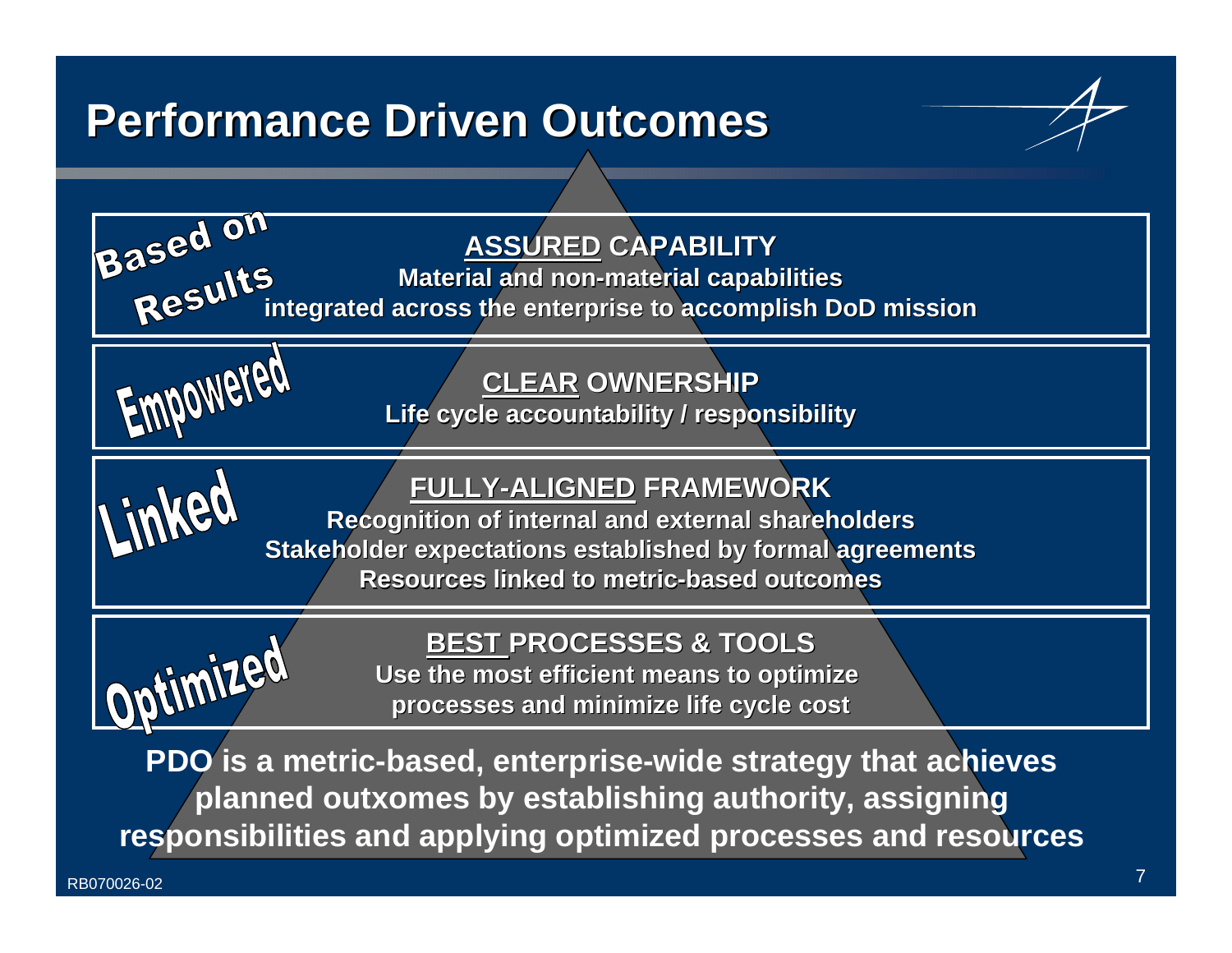# **Government / Industry Partnerships Government / Industry Partnerships**

- To date, "partnerships" have focused on depot **maintenance maintenance**
	- **CORE requirements CORE requirements**
- **Effective partnerships require shared risk / rewards Effective partnerships require shared risk / rewards Including investment Including investment**
- **Recent statutory changes enable greater Recent statutory changes enable greater partnerships partnerships**
	- **DLA beyond consumables DLA beyond consumables**

#### **We have a unique opportunity to extend partnering to the entire weapon systems value chain the entire weapon systems value chain**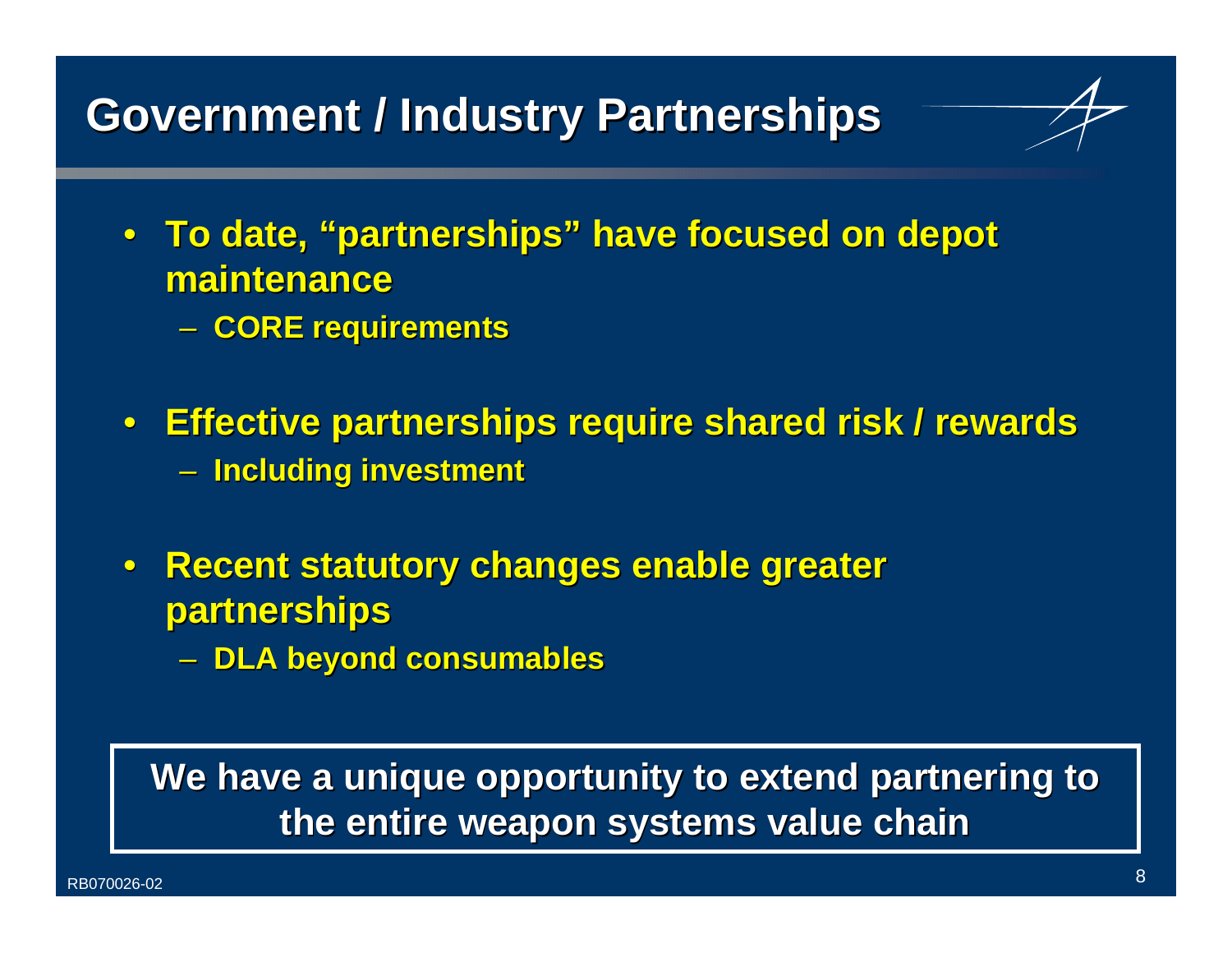# **End-to-End Partnering Framework End Partnering Framework**

*Assured Outcome | PBL | Lean Processes | Enabling Infrastructure* 



**Synchronized tactical and national level logistics**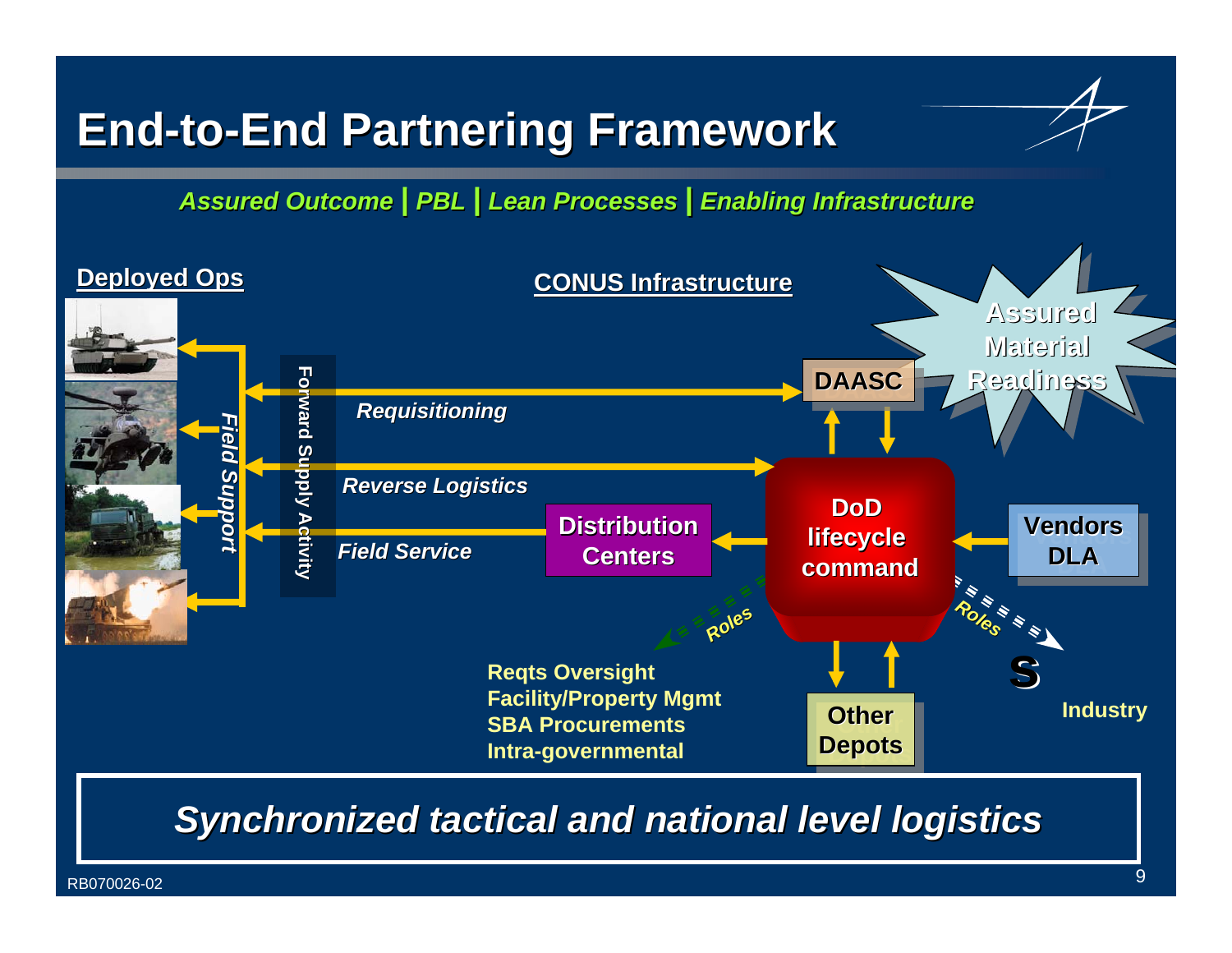# **Enabling Logistics C<sup>2</sup>**





**Under Current plan, Not Achievable until 2015, Built in Obsolescence …** *and this has been the same story for 20 years*

RB070026-02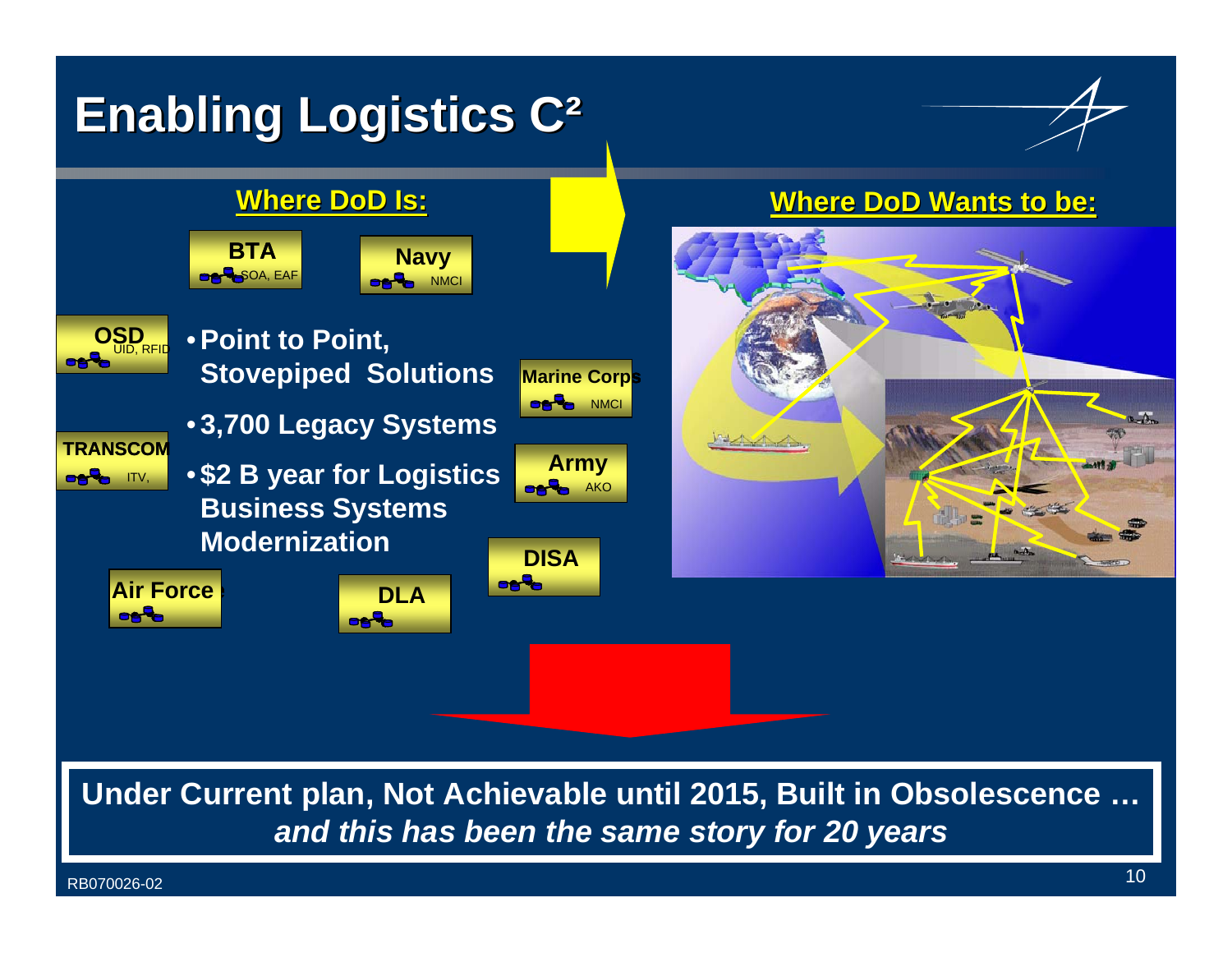# **Potential Commercial Networks Potential Commercial Networks**





**A network service that provides levels of logistics capability:** 

- • **"Basic" "Basic"**
	- **Network connectivity Network connectivity**
	- **Security credentialing Security credentialing**
	- **Transactional routing Transactional routing**
- • **"Enhanced" "Enhanced"**
	- **Product data access Product data access**
	- –**In-transit visibility transit visibility**
- • **"Premium" Premium"**
	- – $-$  Log Apps -  $\bm{{\sf c}$ ustom and **common**
	- –**Business continuity Business continuity**
	- –**Modeling & simulation Modeling & simulation**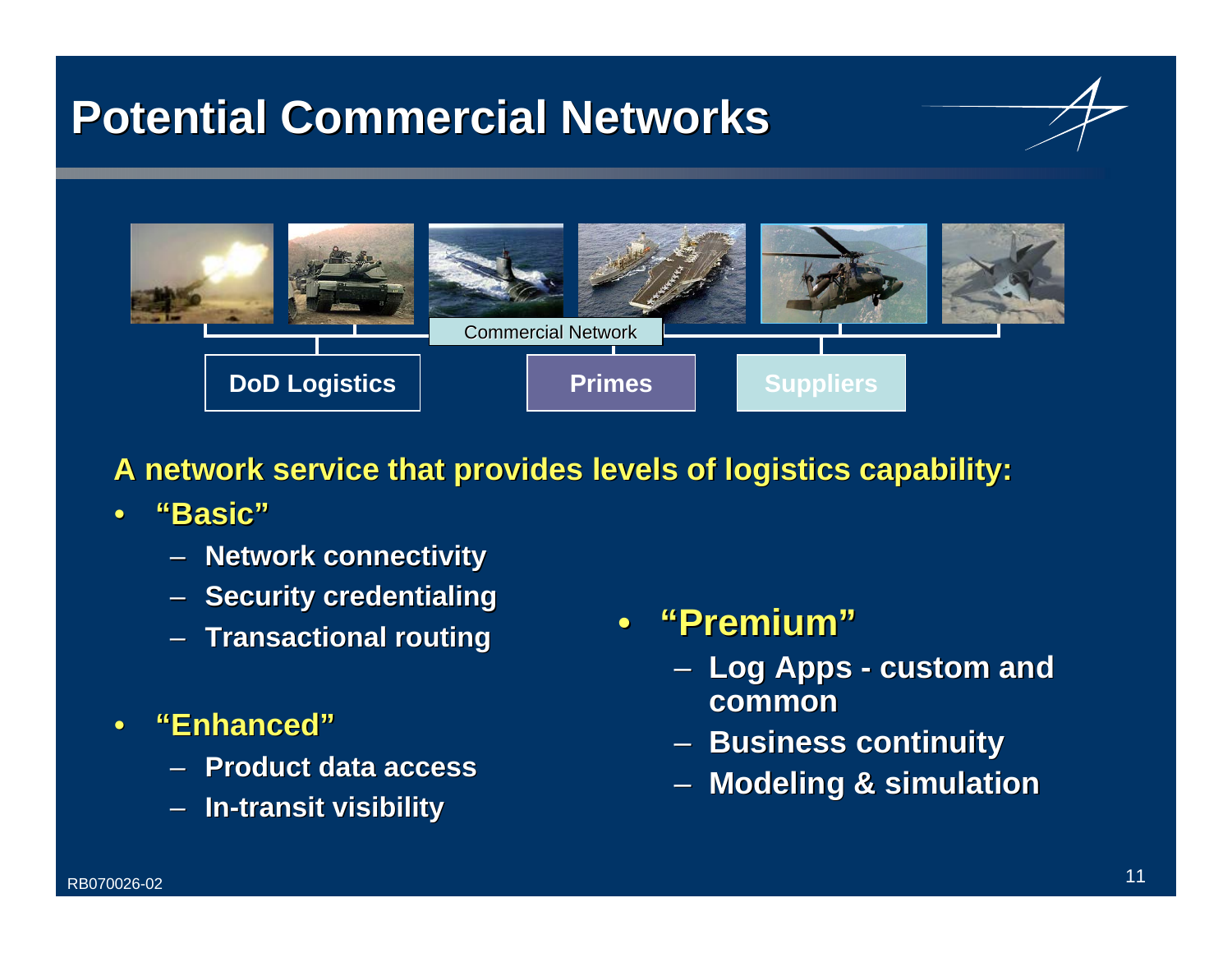### **Our Path to the Future Our Path to the Future(Industry and Government) (Industry and Government)**

- **Clarify current PBL guidance / handbooks Clarify current PBL guidance / handbooks**
	- **5+5 as preferred structure 5+5 as preferred structure**
	- **Outcome metric Outcome metric**
	- **Pay for performance Pay for performance**
	- **Limited Limited CLINs**
- **Drive responsibility / accountability across value Drive responsibility / accountability across value chain**
	- **Consistent with PDO Consistent with PDO**
- **Extend partnering authorities to explicitly include Extend partnering authorities to explicitly include Service Service ICPs and DLA and DLA**

• **Enable end Enable end-to-end management via commercially end management via commercially provided networks provided networks**